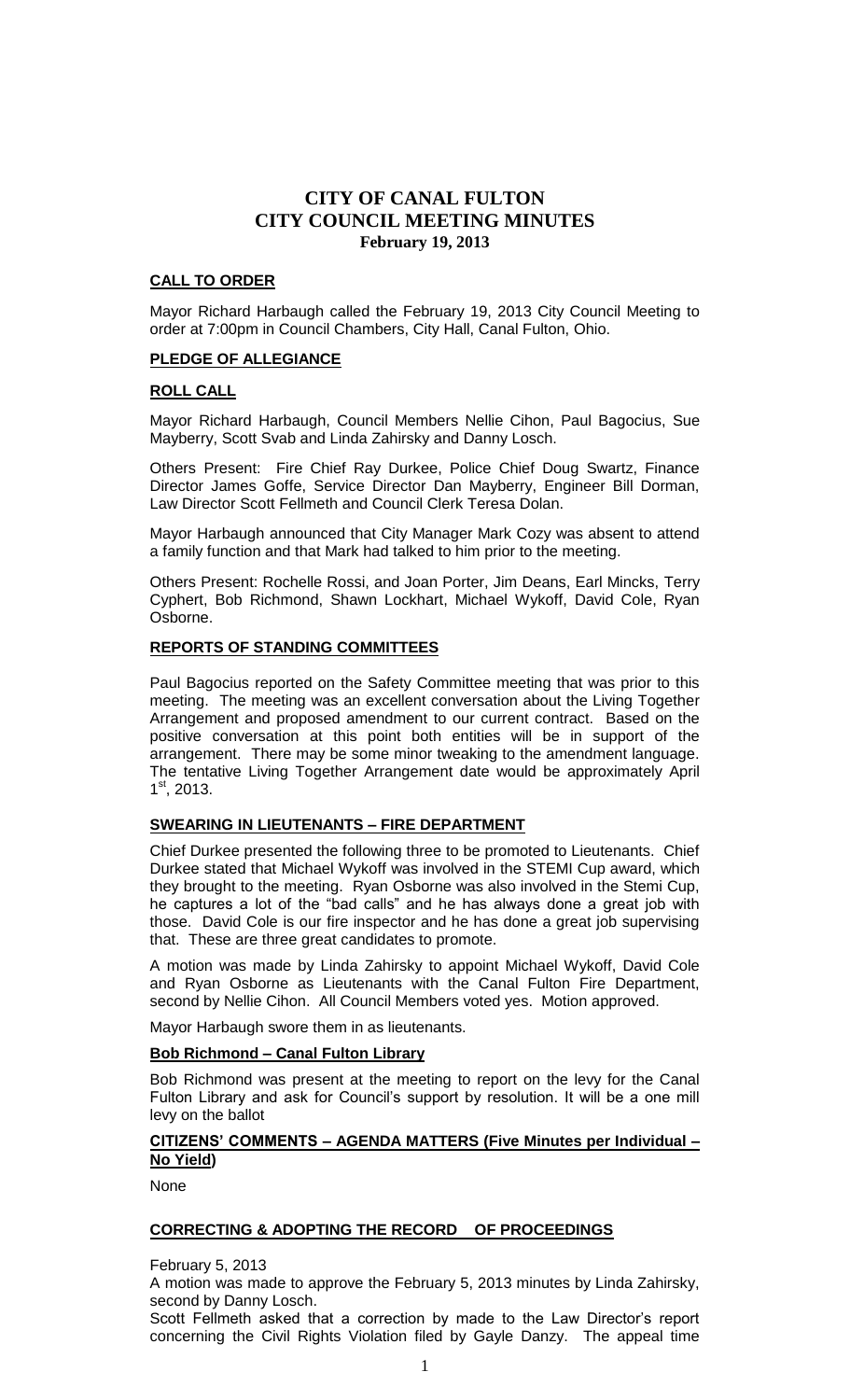stated in the minutes is not correct. The date of the mailing was January  $31<sup>st</sup>$ , 2013. She can file an application for reconsideration within ten days of the date of mailing with the Ohio Civil Rights Commission. She would then have an additional appeal with the US Equal Employment Opportunity Commission within fifteen days of the date of mailing and 30 day Petition for Judicial Review. If she would wish to file a Civil Suit she would have two years.

Sue Mayberry asked to add Mrs. Mary Jo Mincks noted to be present at the meeting.

All Council Members voted yes. Motion approved.

### **REPORTS OF ADMINISTRATIVE OFFICERS**

### **Senior Citizens**

The Chairman of the Senior Citizens Commission, Shaun Lockhart was present. He thanked Council for their support for the past two years. Mr. Lockhart stated that he was here tonight to ask a request for assistance with finances with utilities. Mr. Lockhart said some things that they are looking into include Bingo on Wednesday nights. They would like if they take the endeavor on with Bingo for about a year until they get up and running to consider taking over the gas and electric. It is roughly \$600.00 a month.

Mr. Bagocius stated that SP & J has stopped their Wednesday night Bingo. They saw this as an opportunity to put the Center on a fiscally sound basis. The decision has not been made, the meeting will be held for a decision March 13, 2013 with the Commission. Mr. Bagocius said that July  $1<sup>st</sup>$  is the target date. By the time the requirements and licenses are met that should be a good date. They are starting by having an organizational meeting February 20, 2013. Mr. Bagocius said that the advertising was a big point that they needed to make to keep those that may not be affiliated with Canal Fulton would get the news. Mrs. Cihon asked about the number of people that could attend. The Center will hold about 115.

Mr. Bagocius said the thought process on this had been started before Christmas of 2012.

Mayor Harbaugh asked if the parking would be adequate. Mr. Bagocius said he will look into that. Dan Mayberry will look into it.

#### **Community Service Coordinator**

A written report was included in the packet.

# **Fire Chief**

A monthly report was included in the packet.

Chief Durkee thanked Council for the appointments of the Lieutenants. He said that the reports that were included were merged reports with Lawrence Township. There are reports queried just by Canal Fulton included. These reports are utilizing Firehouse software utilizing the same database.

### **Police Chief**

A monthly report was included in the packet. Chief Swartz requested a motion from Council to approve to appoint LOGIC Board members with the Red Center. The voting members would be Doug Swartz, John Barabasch, Ray Durkee and Ray Green.

A motion was made by Paul Bagocius to appoint Doug Swartz, John Barabasch, Ray Durkee and Ray Green as voting members to the LOGIC Board, second by Sue Mayberry. All Council Members voted yes. Motion approved.

Chief Swartz updated Council on some burglaries and commended his department for working to close the cases.

The canine, there has been a lot of interest in the community about the canine and wants to help. The City of Massillon Police Department donated a bullet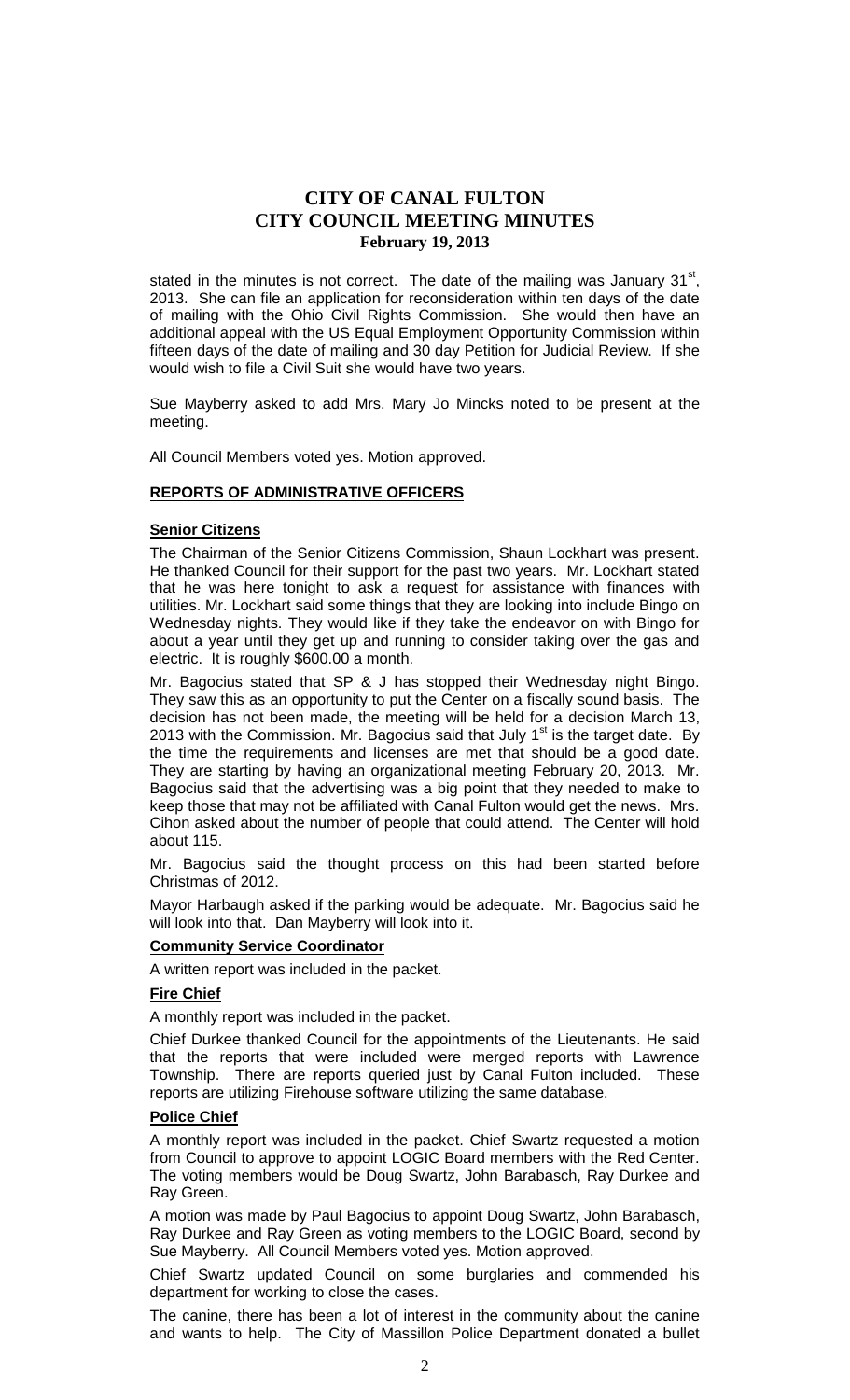proof vest for the dog. That is a \$5,000.00 savings. The support is huge. Bishop is performing well in his training already and excelling in his tracking.

The Purchase Order in the packet for Dell Computer is to replace departmental computers that are very old. They are not capable to accommodate Emergetech.

Patrolman Ryan McDowell agreed to a Neighborhood Watch after a burglary. The department, because of more staffing, is going to start picking this up because it is a great community tool.

# **Engineer/Streets/Public Utilities**

Dan Mayberry stated that he had received the level two energy audit from RCAP. RCAP did not charge a cost because of the delay in the report. They believe we can save about twenty percent of our energy costs. Mr. Mayberry is happy with the format of the report and the way they individualized their recommendations as far as cost, and cost savings.

Mr. Bagocius asked what Mr. Mayberry saw happening with the report. Mr. Mayberry said he would digest the report thoroughly and he has sat with RCAP for about two hours already. Mr. Mayberry said eventually he will sit with the Finance Director to go over budgetary items and then implement it. Mr. Bagocius asked what kind of feedback he will have for Council. Mr. Mayberry stated that he will keep them updated.

### **Finance Director**

James Goffe said he was asked what the cost of the Locust/Portage resurfacing would be. He said that he assumed everyone had received their email about that. Mr. Goffe asked for any questions.

Paul Bagocius said a comment about Mr. Goffe's email saying that the final cost can't be determined pending on how much of Portage is going to be covered. His question is once it is past the City limits, are we assuming any fiscal responsibility for that. Mr. Goffe said no, but what he meant by that was originally some of the goals is try to get from Millfield as far as Lutz. It looks now like it will be Akron Ave. and Lutz. Depending upon where the bid comes, if the bid is low enough and the grant money from OPWC is enough, he assumes that they would go farther out into the township. That would transfer some of that local share to the County. There are a few variables still at play for the complete cost.

Rochelle Rossi has presented \$75.00 from the Junior Friends of the Library to Bishop, the police canine.

The January reports are not final, they are still in progress. The auditors have contacted the City to begin to do some work.

# **City Manager**

The City Manager was excused by Mayor Harbaugh due to his daughter having a very important game. Mayor Harbaugh told Mark to take the time because our youngsters grow up faster than you think. Mayor Harbaugh told Mr. Cozy to enjoy while he could.

Mr. Bagocius drew attention to the geophysical seismic survey in Mr. Cozy's report. Before Council approves anything with them that he believes they should have a representative come to Council and tell what exactly what they are going to do and the purpose, and who will benefit.

Danny Losch mentioned about the possibility of a JEDD with Lawrence Township and the Marshalville Sewer project. This is a positive note and extends the earlier conversation with the Township Trustees on the living together arrangement for the fire departments.

# **Report of Mayor**

No Report.

**Parks & Recreation Board**

No Report.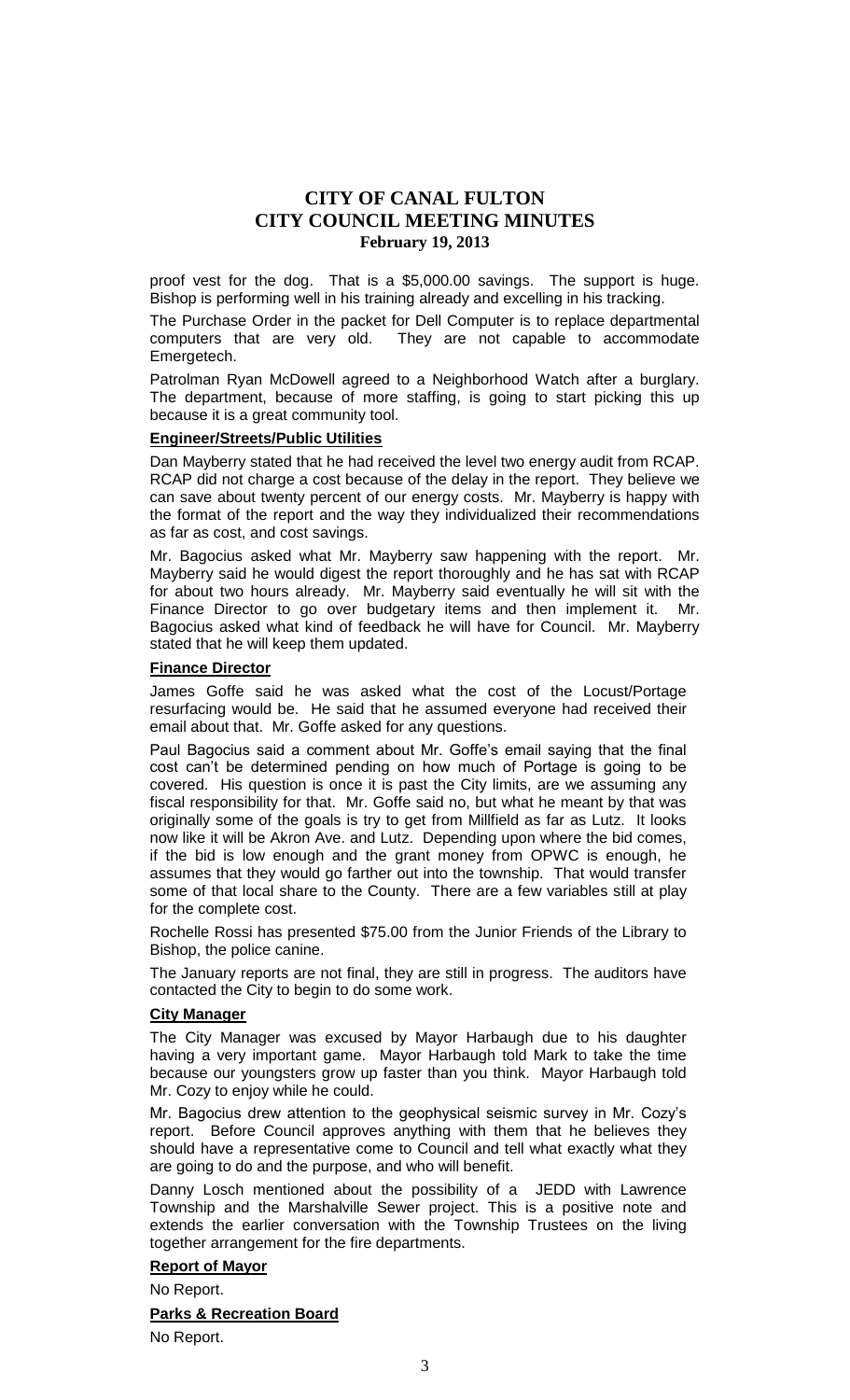#### **Law Director**

The Law Director Scott Fellmeth stated that he had no report, however he would like to make the suggestion to Council to pass under suspension Resolution 5- 13, Ordinance 5-13, Resolution 8-13 and Ordinance 6-13; all four which have to do with establishing the Canal Fulton City Building Code. We could technically have a third reading of these which would be the first week of March. However, he recommended that they be passed under suspension of the rules tonight so that there is adequate time to get the legislation prepared. If we waited until March that would only give a two week window with the Ohio Department of Building Affairs, and he would like to prepare early so that if a question comes up there is adequate time to respond. We are aiming for April  $1<sup>st</sup>$  to get everything passed.

# **THIRD READINGS**

**Resolution 3-13:** A resolution by the Council of the City of Canal Fulton to enter into a contract with the City of Massillon, Ohio for transportation of prisoners to and from the Stark County Jail for appearances required in the Massillon Municipal Court and declaring an emergency.

A motion was made by Linda Zahirsky to pass Resolution 3-13, second by Nellie Cihon. All Council Members voted yes. Motion approved

### **SECOND READINGS**

**Resolution 5-13:** A resolution by the Council of the City of Canal Fulton, Ohio to enter into an agreement with the City of Massillon, Ohio for enforcement of the Ohio State Building Codes within the City.

A motion was made to suspend the rules by Linda Zahirsky, second by Sue Mayberry. All Council Members voted yes. Motion approved.

A motion was made to pass Resolution 5-13 under suspension of the rules by Linda Zahirsky, second by Nellie Cihon. All Council Members voted yes, motion approved.

**Resolution 7-13:** A Resolution by the Council of the City of Canal Fulton, Ohio to enter into the Fifth Amendment to the 1997 Contract for Joint Staffing and Fire Services with Lawrence Township, Stark County, Ohio.

Paul Bagocius question Mrs. Zahirsky about the possibility of amending the amendment and possibly striking any reference to a joint district, especially in number eleven. Mr. Bagocius asked Scott Fellmeth if we could amend it at our next Council meeting to strike language in the proposed amendment. Mr. Fellmeth stated that yes it could be amended.

**Ordinance 5-13:** An Ordinance authorizing a request to the Ohio Board of Building Standards to Certify the City of Canal Fulton, Ohio for enforcement of the Residential Code of Ohio to exercise enforcement authority and accept and approve plans and specifications, and make inspections.

A motion was made to suspend the rules by Linda Zahirsky, second by Sue Mayberry. All Council Members voted yes. Motion approved.

A motion was made to pass Ordinance 5-13 under suspension of the rules by Linda Zahirsky, second by Nellie Cihon. All Council Members voted yes, motion approved.

**Resolution 8-13:** A Resolution by the Council of the City of Canal Fulton, Ohio to enter into an agreement with the City of Massillon, Ohio for enforcement of the Residential Code of Ohio within the City.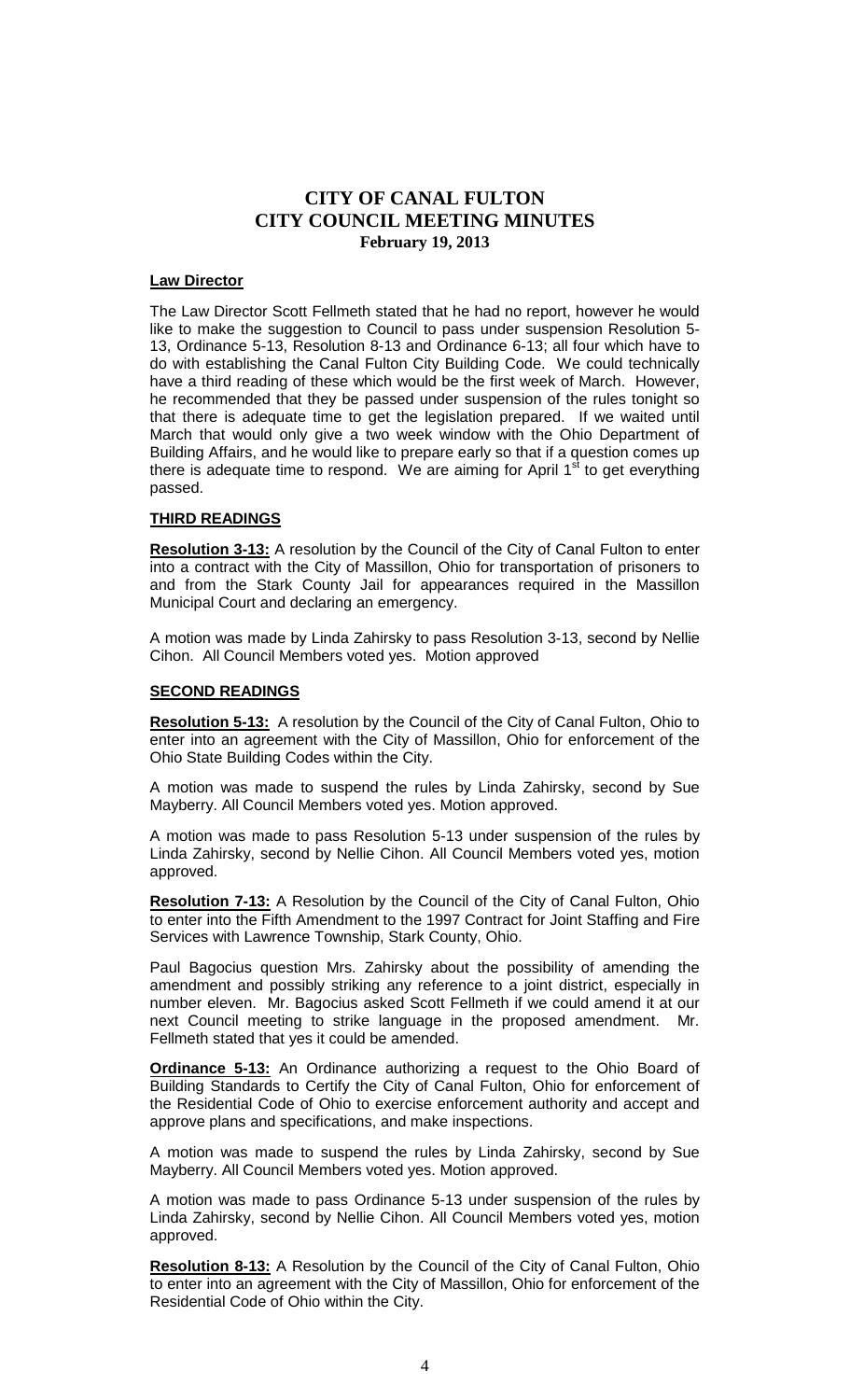A motion was made to suspend the rules by Danny Losch, second by Nellie Cihon. All Council Members voted yes. Motion approved.

A motion was made to pass Resolution 8-13 under suspension of the rules by Danny Losch, second by Linda Zahirsky. All Council Members voted yes, motion approved.

**Ordinance 6-13:** An Ordinance authorizing a request to the Ohio Board of Building Standards to certify the City of Canal Fulton, Ohio for Enforcement of the Ohio State Building Codes to exercise enforcement Authority and accept and approve plans, and specifications and make inspections.

A motion was made to suspend the rules by Sue Mayberry, second by Nellie Cihon. All Council Members voted yes. Motion approved.

A motion was made to pass Ordinance 6-13 under suspension of the rules by Linda Zahirsky, second by Sue Mayberry. All Council Members voted yes, motion approved.

Linda Zahirsky thanked Law Director Scott Fellmeth for all of the work that he had done to get the Building Department established and it was nice to know that others might be using this as a model.

# **FIRST READINGS**

**Ordinance 9-13:** An Ordinance Amending Ordinance 7-13, and Providing for Supplemental Appropriations for the Current Expenses and Other Expenditures of the City of Canal Fulton, County of Stark, Ohio, for the Fiscal Year Ending December 31, 2013.

A motion was made to suspend the rules by Linda Zahirsky, second by Nellie Cihon. All Council Members voted yes. Motion approved.

A motion was made to pass Ordinance 9-13 under suspension of the rules by Linda Zahirsky, second by Nellie Cihon. All Council Members voted yes, motion approved

**Resolution 9-13:** A Resolution by the Council of the City of Canal Fulton to enter into a Mutual Agreement for the Technical Assistance Between the City of Canal Fulton and the Stark County, Ohio Soil and Water Conservation District and Declaring an Emergency.

A motion was made to suspend the rules by Linda Zahirsky, second by Nellie Cihon. All Council Members voted yes. Motion approved.

A motion was made to pass Resolution 9-13 under suspension of the rules by Linda Zahirsky, second by Nellie Cihon. All Council Members voted yes, motion approved.

**Resolution 10-13:** A by the Council of the City of Canal Fulton to enter into an Agreement with CTI Engineers, Inc. to Provide Professional Engineering Services for the Locust Street/ Portage Street Pavement Rehabilitation Bidding and Construction.

# **P.O.s**

**P.O. 7680:** to Ohio Drilling Co, Inc. in the amount of \$13,000.00 to Clean WWTP Well and Replace Pump

A motion was made by Nellie Cihon to approve P.O. 7680, second by Linda Zahirsky. All Council Members voted yes. Motion approved.

**P.O. 7692:** to Cargill Inc. in the amount of \$10,000.00 for Road Salt